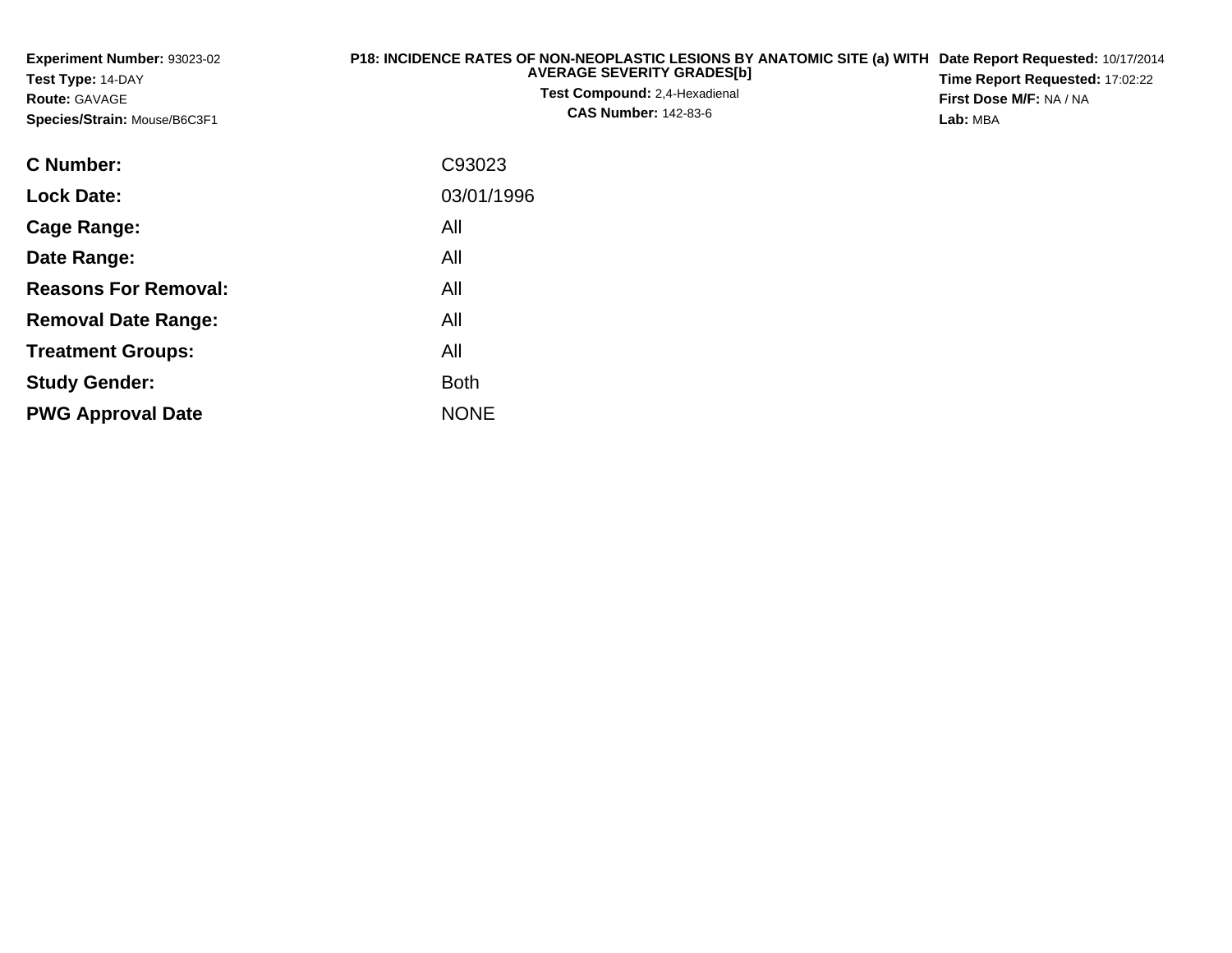| Experiment Number: 93023-02<br>Test Type: 14-DAY<br>Route: GAVAGE                          |     | P18: INCIDENCE RATES OF NON-NEOPLASTIC LESIONS BY ANATOMIC SITE (a) WITH Date Report Requested: 10/17/2014<br><b>AVERAGE SEVERITY GRADES[b]</b><br>Test Compound: 2,4-Hexadienal |     |              |     |              |      |                      |      |               | Time Report Requested: 17:02:22<br>First Dose M/F: NA / NA |                         |  |
|--------------------------------------------------------------------------------------------|-----|----------------------------------------------------------------------------------------------------------------------------------------------------------------------------------|-----|--------------|-----|--------------|------|----------------------|------|---------------|------------------------------------------------------------|-------------------------|--|
| Species/Strain: Mouse/B6C3F1<br><b>B6C3F1 Mouse MALE</b>                                   |     | <b>CAS Number: 142-83-6</b>                                                                                                                                                      |     |              |     |              |      |                      |      | Lab: MBA      |                                                            |                         |  |
|                                                                                            | 0.0 | <b>MG/KG</b>                                                                                                                                                                     | 3.0 | <b>MG/KG</b> | 9.0 | <b>MG/KG</b> | 27.0 | <b>MG/KG</b>         | 80.0 | <b>MG/KG</b>  |                                                            | 240.0 MG/KG             |  |
| <b>Disposition Summary</b>                                                                 |     |                                                                                                                                                                                  |     |              |     |              |      |                      |      |               |                                                            |                         |  |
| <b>Animals Initially In Study</b><br><b>Early Deaths</b>                                   |     | 5                                                                                                                                                                                |     | ${\bf 5}$    |     | 5            |      | $5\phantom{.0}$      |      | 5             |                                                            | $5\phantom{.0}$         |  |
| <b>Natural Death</b><br><b>Survivors</b>                                                   |     |                                                                                                                                                                                  |     |              |     |              |      |                      |      |               |                                                            | $\blacktriangleleft$    |  |
| <b>Terminal Sacrifice</b><br><b>Animals Examined Microscopically</b>                       |     | 5<br>5                                                                                                                                                                           |     | 5            |     | 5            |      | $5\phantom{.0}$<br>5 |      | 5<br>5        |                                                            | 4<br>5                  |  |
| <b>ALIMENTARY SYSTEM</b>                                                                   |     |                                                                                                                                                                                  |     |              |     |              |      |                      |      |               |                                                            |                         |  |
| Liver<br>Serosa, Necrosis, Focal                                                           |     | (5)                                                                                                                                                                              |     | (0)          |     | (0)          |      | (0)                  |      | (5)           |                                                            | (5)<br>1[2.0]           |  |
| Stomach, Forestomach<br>Epithelium, Hyperplasia, Diffuse<br>Epithelium, Hyperplasia, Focal |     | (5)                                                                                                                                                                              |     | (0)          |     | (0)          |      | (5)                  |      | (5)<br>5[1.2] |                                                            | (5)<br>2[3.0]<br>1[3.0] |  |
| Hyperkeratosis, Diffuse<br>Necrosis, Diffuse                                               |     |                                                                                                                                                                                  |     |              |     |              |      |                      |      | 5[1.2]        |                                                            | 1[4.0]                  |  |
| Ulcer, Chronic Active, Focal                                                               |     |                                                                                                                                                                                  |     |              |     |              |      |                      |      |               |                                                            | 4[4.0]                  |  |
| CARDIOVASCULAR SYSTEM<br>None                                                              |     |                                                                                                                                                                                  |     |              |     |              |      |                      |      |               |                                                            |                         |  |
| <b>ENDOCRINE SYSTEM</b><br>None                                                            |     |                                                                                                                                                                                  |     |              |     |              |      |                      |      |               |                                                            |                         |  |
| <b>GENERAL BODY SYSTEM</b><br>None                                                         |     |                                                                                                                                                                                  |     |              |     |              |      |                      |      |               |                                                            |                         |  |
| <b>GENITAL SYSTEM</b><br>None                                                              |     |                                                                                                                                                                                  |     |              |     |              |      |                      |      |               |                                                            |                         |  |
| <b>HEMATOPOIETIC SYSTEM</b><br>Spleen                                                      |     | (0)                                                                                                                                                                              |     | (0)          |     | (0)          |      | (0)                  |      | (0)           |                                                            | (2)                     |  |

a - Number of animals examined microscopically at site and number of animals with lesion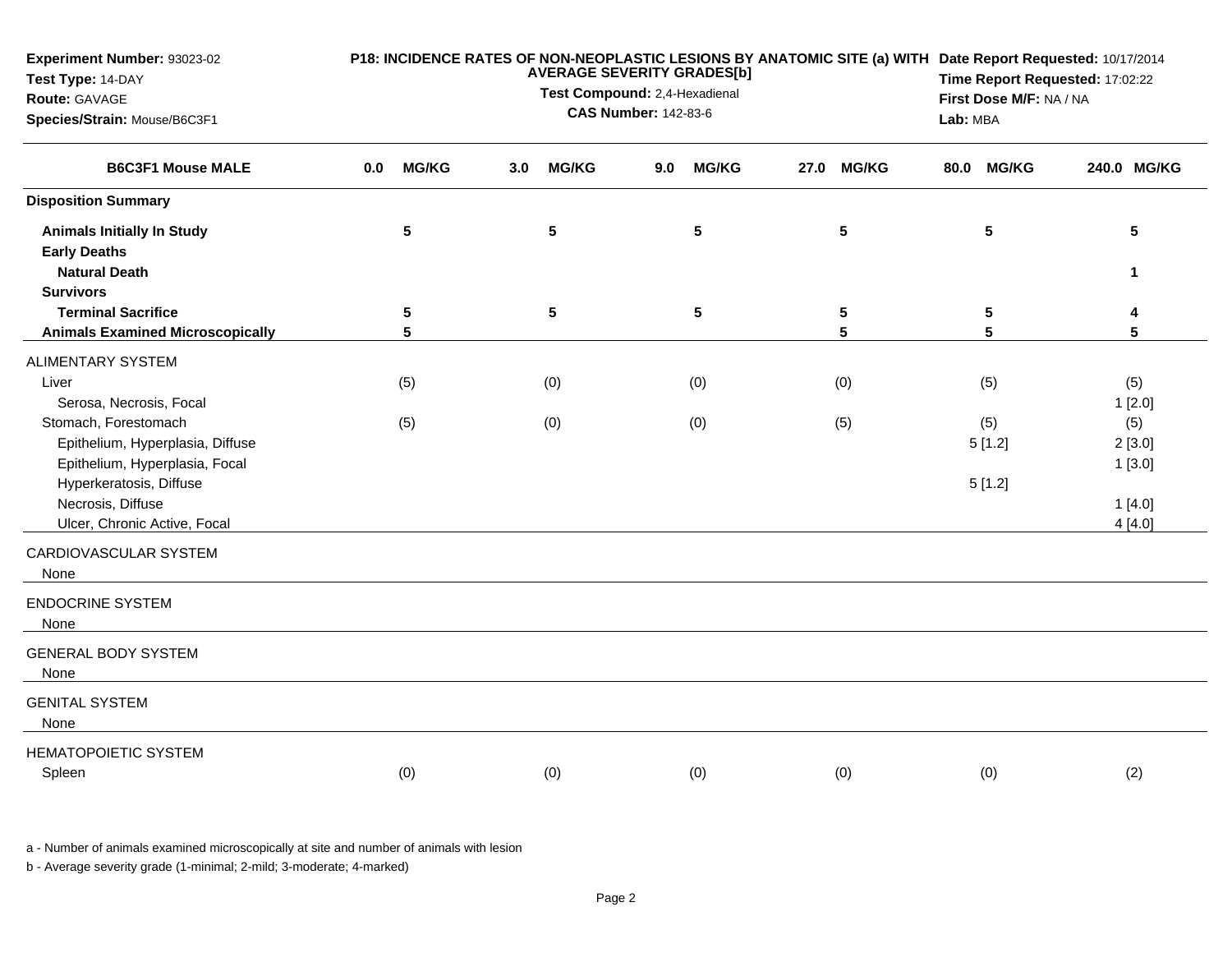| Experiment Number: 93023-02<br>Test Type: 14-DAY<br>Route: GAVAGE<br>Species/Strain: Mouse/B6C3F1 |     |              |     | <b>AVERAGE SEVERITY GRADES[b]</b><br>Test Compound: 2,4-Hexadienal | <b>CAS Number: 142-83-6</b> |              |      | P18: INCIDENCE RATES OF NON-NEOPLASTIC LESIONS BY ANATOMIC SITE (a) WITH | Date Report Requested: 10/17/2014<br>Time Report Requested: 17:02:22<br>First Dose M/F: NA / NA<br>Lab: MBA |                  |             |  |
|---------------------------------------------------------------------------------------------------|-----|--------------|-----|--------------------------------------------------------------------|-----------------------------|--------------|------|--------------------------------------------------------------------------|-------------------------------------------------------------------------------------------------------------|------------------|-------------|--|
| <b>B6C3F1 Mouse MALE</b>                                                                          | 0.0 | <b>MG/KG</b> | 3.0 | <b>MG/KG</b>                                                       | 9.0                         | <b>MG/KG</b> | 27.0 | <b>MG/KG</b>                                                             | 80.0                                                                                                        | <b>MG/KG</b>     | 240.0 MG/KG |  |
| Inflammation, Chronic Active, Focal                                                               |     |              |     |                                                                    |                             |              |      |                                                                          |                                                                                                             |                  | 2[3.0]      |  |
| <b>INTEGUMENTARY SYSTEM</b><br>None                                                               |     |              |     |                                                                    |                             |              |      |                                                                          |                                                                                                             |                  |             |  |
| MUSCULOSKELETAL SYSTEM<br>None                                                                    |     |              |     |                                                                    |                             |              |      |                                                                          |                                                                                                             |                  |             |  |
| NERVOUS SYSTEM<br>None                                                                            |     |              |     |                                                                    |                             |              |      |                                                                          |                                                                                                             |                  |             |  |
| <b>RESPIRATORY SYSTEM</b><br>None                                                                 |     |              |     |                                                                    |                             |              |      |                                                                          |                                                                                                             |                  |             |  |
| SPECIAL SENSES SYSTEM<br>None                                                                     |     |              |     |                                                                    |                             |              |      |                                                                          |                                                                                                             |                  |             |  |
| <b>URINARY SYSTEM</b>                                                                             |     |              |     |                                                                    |                             |              |      |                                                                          |                                                                                                             |                  |             |  |
| Kidney<br>Renal Tubule, Degeneration, Focal                                                       |     | (5)          |     | (0)                                                                |                             | (0)          |      | (0)                                                                      |                                                                                                             | (5)<br>$1$ [1.0] | (5)         |  |

\*\*\*END OF MALE DATA\*\*\*

a - Number of animals examined microscopically at site and number of animals with lesion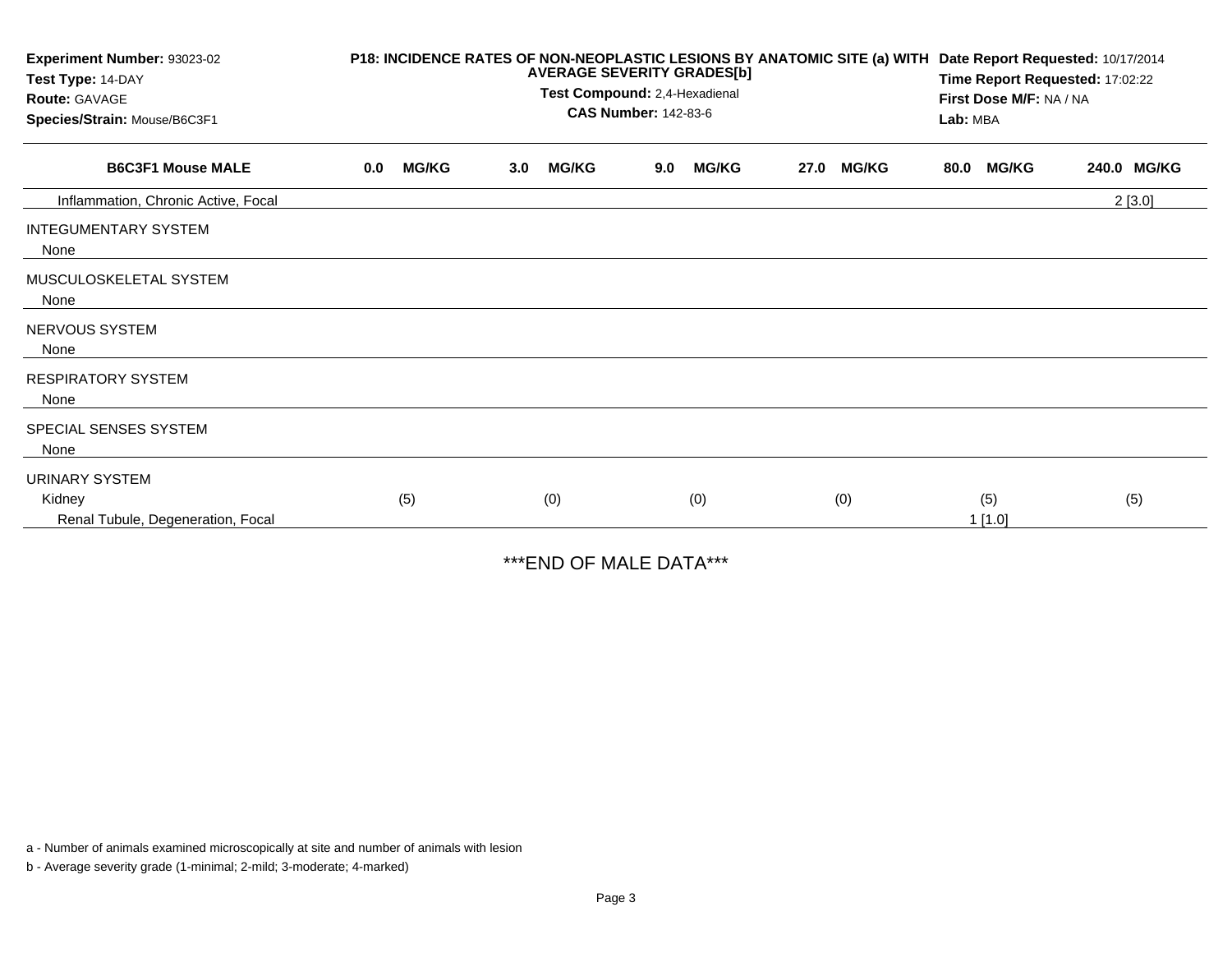| Experiment Number: 93023-02<br>Test Type: 14-DAY<br>Route: GAVAGE<br>Species/Strain: Mouse/B6C3F1 |                     |                     | <b>AVERAGE SEVERITY GRADES[b]</b><br>Test Compound: 2,4-Hexadienal<br><b>CAS Number: 142-83-6</b> | P18: INCIDENCE RATES OF NON-NEOPLASTIC LESIONS BY ANATOMIC SITE (a) WITH Date Report Requested: 10/17/2014 | Time Report Requested: 17:02:22<br>First Dose M/F: NA / NA<br>Lab: MBA |                  |  |  |  |
|---------------------------------------------------------------------------------------------------|---------------------|---------------------|---------------------------------------------------------------------------------------------------|------------------------------------------------------------------------------------------------------------|------------------------------------------------------------------------|------------------|--|--|--|
| <b>B6C3F1 Mouse FEMALE</b>                                                                        | <b>MG/KG</b><br>0.0 | <b>MG/KG</b><br>3.0 | <b>MG/KG</b><br>9.0                                                                               | <b>MG/KG</b><br>27.0                                                                                       | <b>MG/KG</b><br>80.0                                                   | 240.0 MG/KG      |  |  |  |
| <b>Disposition Summary</b>                                                                        |                     |                     |                                                                                                   |                                                                                                            |                                                                        |                  |  |  |  |
| <b>Animals Initially In Study</b><br><b>Early Deaths</b>                                          | 5                   | 5                   | $5\phantom{.0}$                                                                                   | 5                                                                                                          | 5                                                                      | 5                |  |  |  |
| <b>Dosing Accident</b><br><b>Natural Death</b>                                                    |                     | 1                   |                                                                                                   |                                                                                                            |                                                                        | 1                |  |  |  |
| <b>Survivors</b>                                                                                  |                     |                     |                                                                                                   |                                                                                                            |                                                                        |                  |  |  |  |
| <b>Terminal Sacrifice</b><br><b>Animals Examined Microscopically</b>                              | 5<br>5              | 4                   | $5\phantom{.0}$                                                                                   | 5<br>5                                                                                                     | $5\phantom{.0}$<br>5                                                   | 4<br>5           |  |  |  |
| <b>ALIMENTARY SYSTEM</b>                                                                          |                     |                     |                                                                                                   |                                                                                                            |                                                                        |                  |  |  |  |
| Esophagus                                                                                         | (0)                 | (1)                 | (0)                                                                                               | (0)                                                                                                        | (0)                                                                    | (0)              |  |  |  |
| Intestine Small, Ileum                                                                            | (0)                 | (0)                 | (0)                                                                                               | (0)                                                                                                        | (1)                                                                    | (0)              |  |  |  |
| Liver                                                                                             | (5)                 | (1)                 | (0)                                                                                               | (0)                                                                                                        | (5)                                                                    | (5)              |  |  |  |
| Inflammation, Chronic Active, Focal<br>Necrosis, Focal                                            |                     |                     |                                                                                                   |                                                                                                            |                                                                        | 1[3.0]<br>1[3.0] |  |  |  |
| Stomach, Forestomach<br>Epithelium, Hyperplasia, Diffuse                                          | (5)                 | (1)                 | (0)                                                                                               | (4)                                                                                                        | (5)<br>5[1.4]                                                          | (5)              |  |  |  |
| Epithelium, Hyperplasia, Focal                                                                    |                     |                     |                                                                                                   |                                                                                                            |                                                                        | 5[2.6]           |  |  |  |
| Hyperkeratosis, Diffuse                                                                           |                     |                     |                                                                                                   |                                                                                                            | 5[1.8]                                                                 |                  |  |  |  |
| Inflammation, Chronic Active, Focal                                                               |                     |                     |                                                                                                   |                                                                                                            | 2[2.0]                                                                 |                  |  |  |  |
| Necrosis, Focal                                                                                   |                     |                     |                                                                                                   |                                                                                                            |                                                                        | 2[3.5]           |  |  |  |
| Ulcer, Chronic Active, Focal                                                                      |                     |                     |                                                                                                   |                                                                                                            |                                                                        | 4[4.0]           |  |  |  |
| CARDIOVASCULAR SYSTEM<br>None                                                                     |                     |                     |                                                                                                   |                                                                                                            |                                                                        |                  |  |  |  |
| <b>ENDOCRINE SYSTEM</b><br>None                                                                   |                     |                     |                                                                                                   |                                                                                                            |                                                                        |                  |  |  |  |

## GENERAL BODY SYSTEM

None

a - Number of animals examined microscopically at site and number of animals with lesion